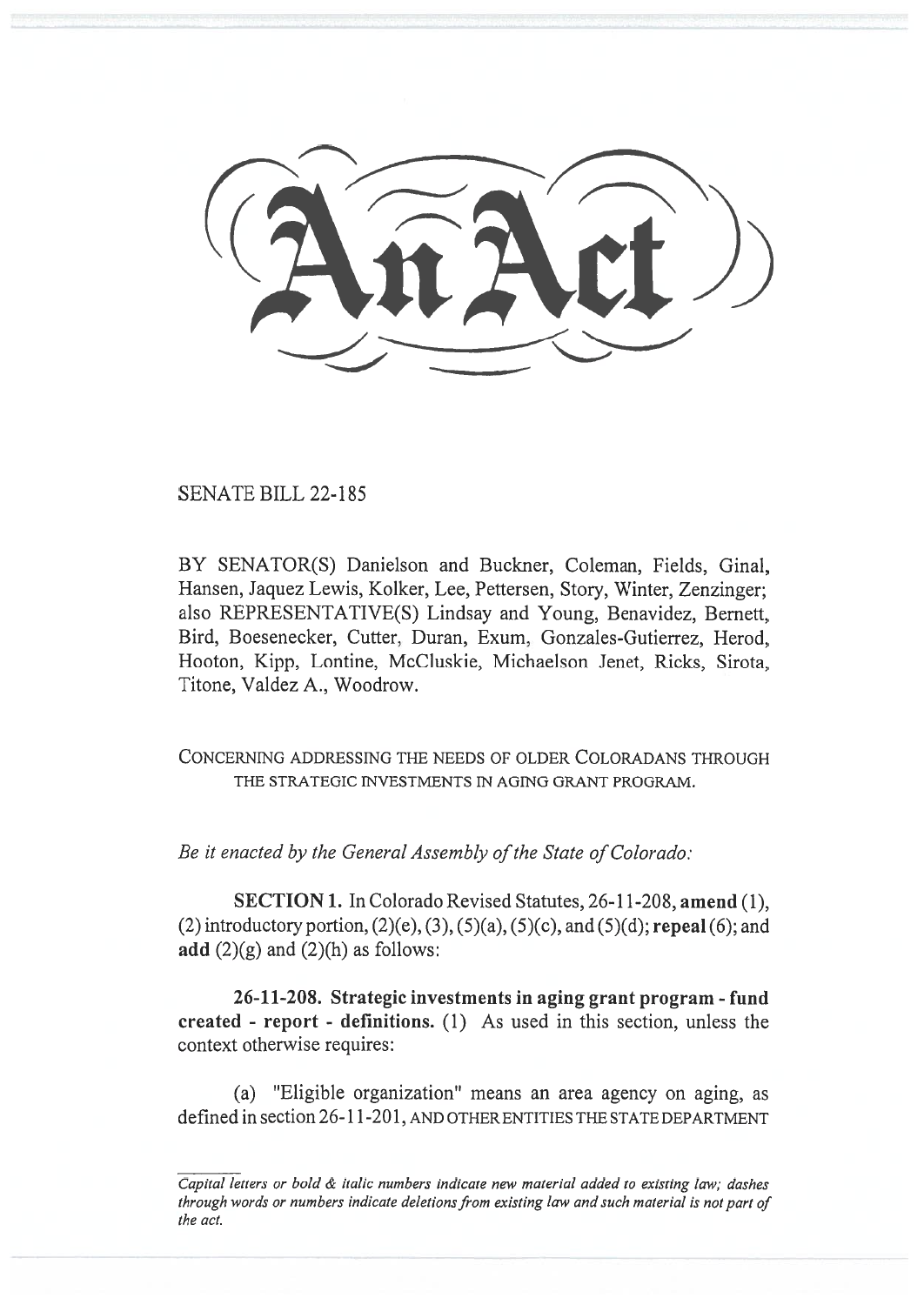DETERMINES APPROPRIATE TO ADVANCE STRATEGIES AND INVESTMENTS ALIGNED WITH THE STRATEGIC ACTION PLAN ON AGING, DEVELOPED PURSUANT TO SECTION 24-32-3406, AS THE SECTION EXISTED PRIOR TO JULY 1, 2022, AND THE STATE PLAN ON AGING DESCRIBED PURSUANT TO SECTION 26-11-203 (1).

(b) "Fund" means the area agency on STRATEGIC INVESTMENTS IN aging cash fund created in subsection (5) of this section.

(c) "Grant program" or "program" means the area agcncy on STRATEGIC INVESTMENTS IN aging grant program created in subsection (2) of this section.

(2) The area agency on STRATEGIC INVESTMENTS IN aging grant program is established in the state office. The state office shall establish and administer the grant program. The purpose of the grant program is to provide state assistance received in the form of grant awards to finance various projects across the state that are intended to assist and support older Coloradans. The grant program is intended to support projects that promote the health, EQUITY, well-being, and security of older Coloradans across the state THAT ARE CONSISTENT WITH THE RECOMMENDATIONS OF THE STRATEGIC ACTION PLAN ON AGING, DEVELOPED PURSUANT TO SECTION 24-32-3406, AS THAT SECTION EXISTED PRIOR TO JULY 1, 2022, AND THE STATE PLAN ON AGING DESCRIBED PURSUANT TO SECTION 26-11-203 (1), including:

(e) Home modification programs; and

(g) COMMUNITY ASSESSMENTS, DATA COLLECTION, AND RESEARCH; AND

(h) PILOT PROGRAMS AND DEMONSTRATION PROJECTS.

 $(3)$  (a) By October 31, 2021; The state office shall: collaborate with area-agencies on aging described in section 26-11-204 to:

(I) Adopt policies and procedures for the administration of the program;

(II) Establish and publicize criteria for the program; and CREATE

PAGE 2-SENATE BILL 22-185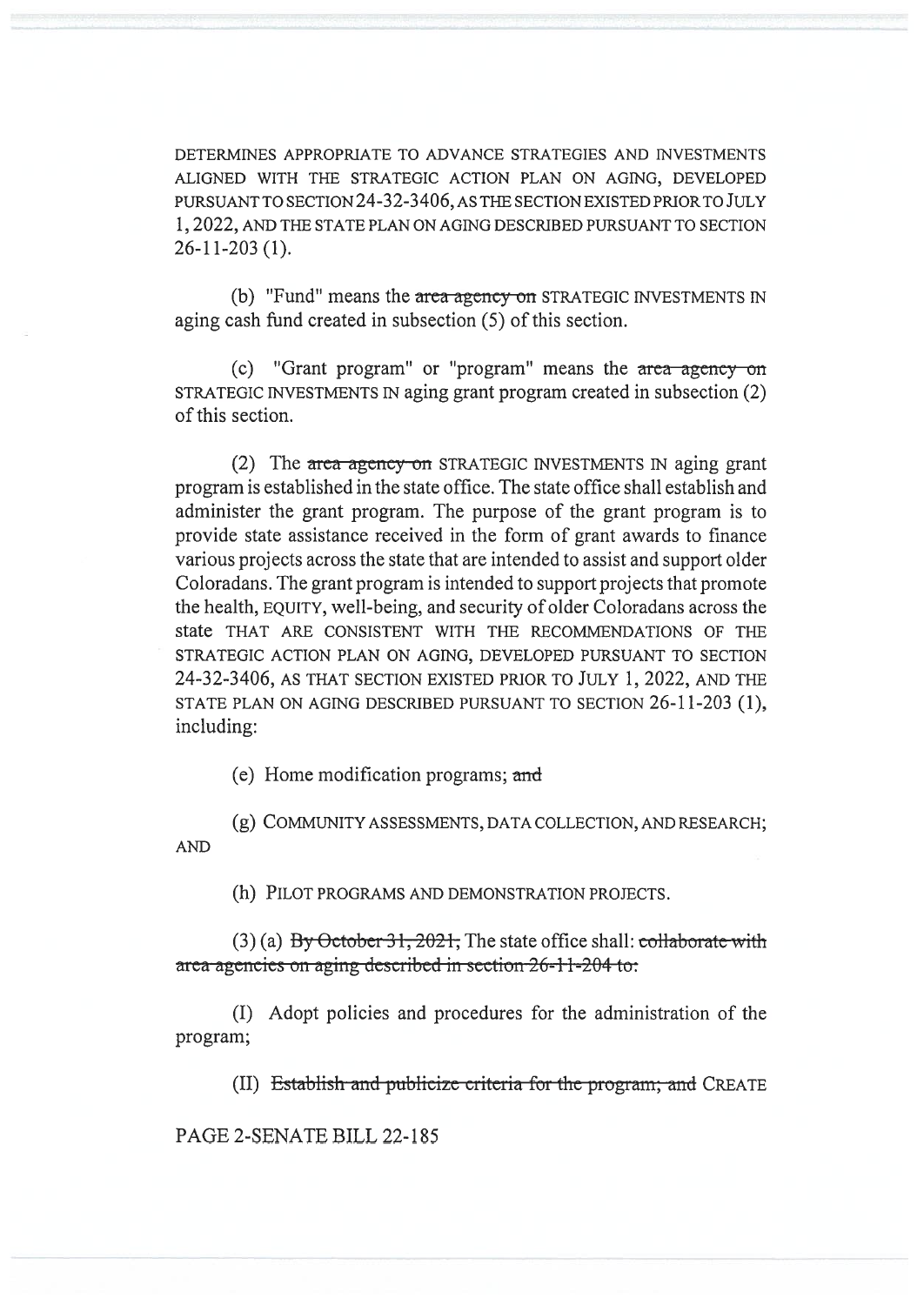APPLICATION PROCEDURES BY WHICH ELIGIBLE ORGANIZATIONS MAY APPI Y FOR AND RECEIVE GRANT MONEY FROM THE GRANT PROGRAM;

(III) Create application procedures by which eligible organizations may apply for and receive money from the program. ESTABLISH CRITERIA FOR THE SELECTION OF APPLICATIONS; AND

(IV) COORDINATE WITH THE COLORADO ENERGY OFFICE, CREATED IN SECTION 24-38.5-101, ON INCENTIVES AND POTENTIAL INVESTMENTS THAT ALIGN WITH THE GREENHOUSE GOALS DESCRIBED IN SECTION 25-7-102 TO INCREASE ENERGY EFFICIENCY AND RENEWABLE ELECTRICITY IN BUILDINGS USED BY OLDER COLORADANS AND THE USE OF ELECTRIC VEHICLES FOR TRANSPORTING OLDER COLORADANS.

(b) On or before January 1, 2022, the state office shall:

(I) Begin accepting grant applications; and

(II) Verify that each accepted application meets the criteria established in subsection  $(3)(a)$  of this section.

(c) In making an award, the state office shall specify the amount of each grant.

(d) (b) During the  $2023$  regular legislative session BEGINNING IN JANUARY 2023, AND EVERY JANUARY THEREAFTER, the state department shall include in its report to the committees of reference pursuant to the "State Measurement for Accountable, Responsive, and Transparent (SMART) Government Act" hearing required by section 2-7-203 information from the state office regarding the grant program, as set forth in this subsection (3), prior to its repeal in  $2022$ ; including information on the type of projects financed by grant awards, the amount of money awarded to each project, and where those projects were conducted and the program's impact on the health, EQUITY, well-being, and security of older Coloradans.

 $(5)$  (a) There is created in the state treasury the area agency on STRATEGIC INVESTMENTS IN aging cash fund. The fund consists of money appropriated to the fund by the general assembly.

PAGE 3-SENATE BILL 22-185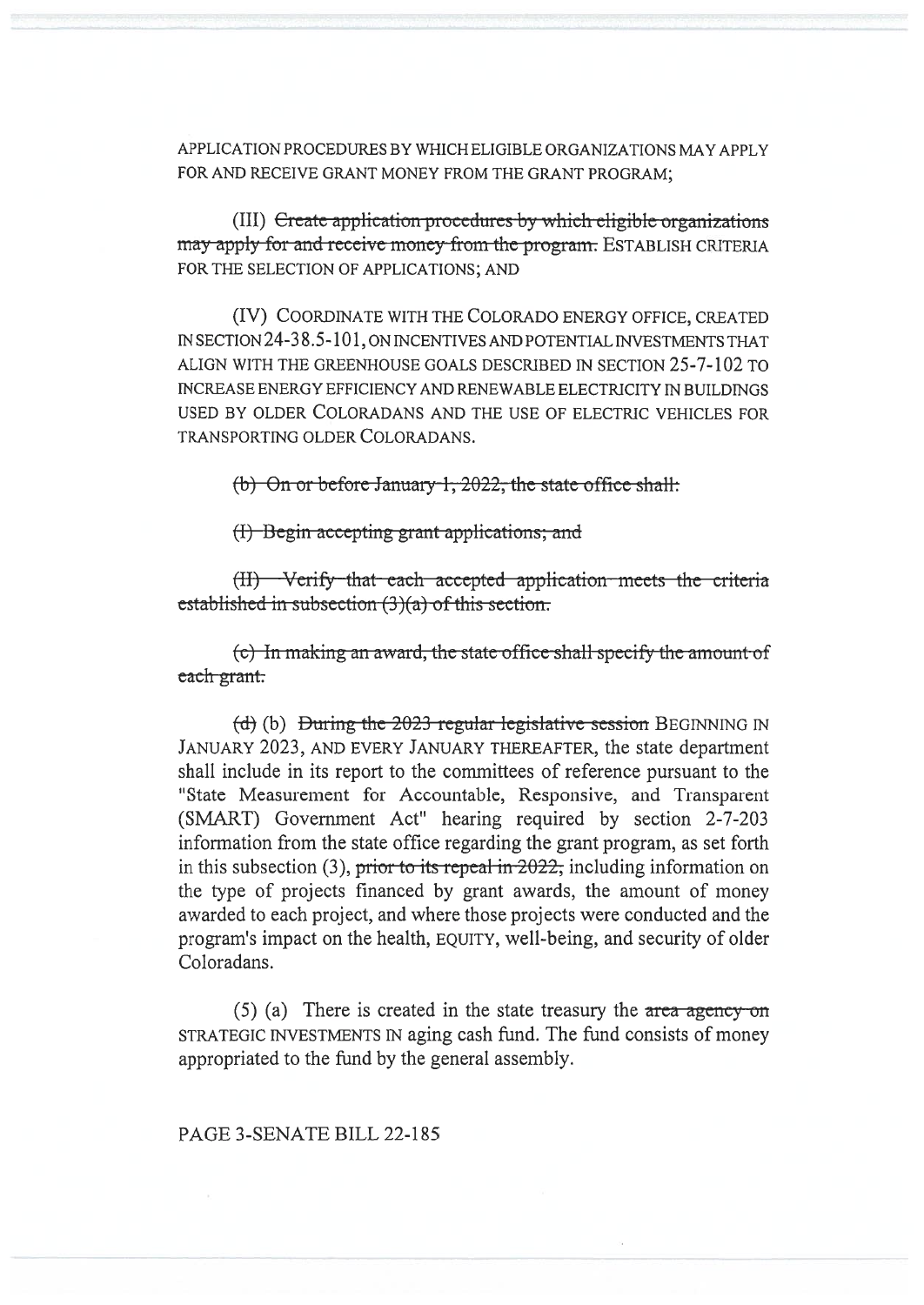(c) Any unexpended and unencumbered money in the fund at the end of THE fiscal year  $2021-22$  remains in the fund and is not transferred to the general fund or any other fund. except that any remaining money in the fund as of December 31, 2022, shall be credited to the general fund NOTWITHSTANDING THE PROVISIONS OF SECTION 24-36-114, ALL INTEREST DERIVED FROM THE DEPOSIT AND INVESTMENT OF MONEY IN THE FUND IS CREDITED TO THE FUND.

(d) Subject to annual appropriation by the general assembly, the state office may expend money from the fund for the purpose of implementing this section, including any direct and indirect costs. The state office may only expend three percent of the money on administrative costs MONEY IN THE FUND IS CONTINUOUSLY APPROPRIATED TO THE STATE DEPARTMENT TO FUND PROGRAMS AND PROJECTS CONSISTENT WITH THIS SECTION. THE STATE DEPARTMENT MAY EXPEND MONEY FROM THE FUND FOR THE PURPOSE OF IMPLEMENTING THIS SECTION, INCLUDING ANY DIRECT AND INDIRECT COSTS.

(6) This section is repealed, effective December 31, 2022.

SECTION 2. Safety clause. The general assembly hereby finds,

## PAGE 4-SENATE BILL 22-185